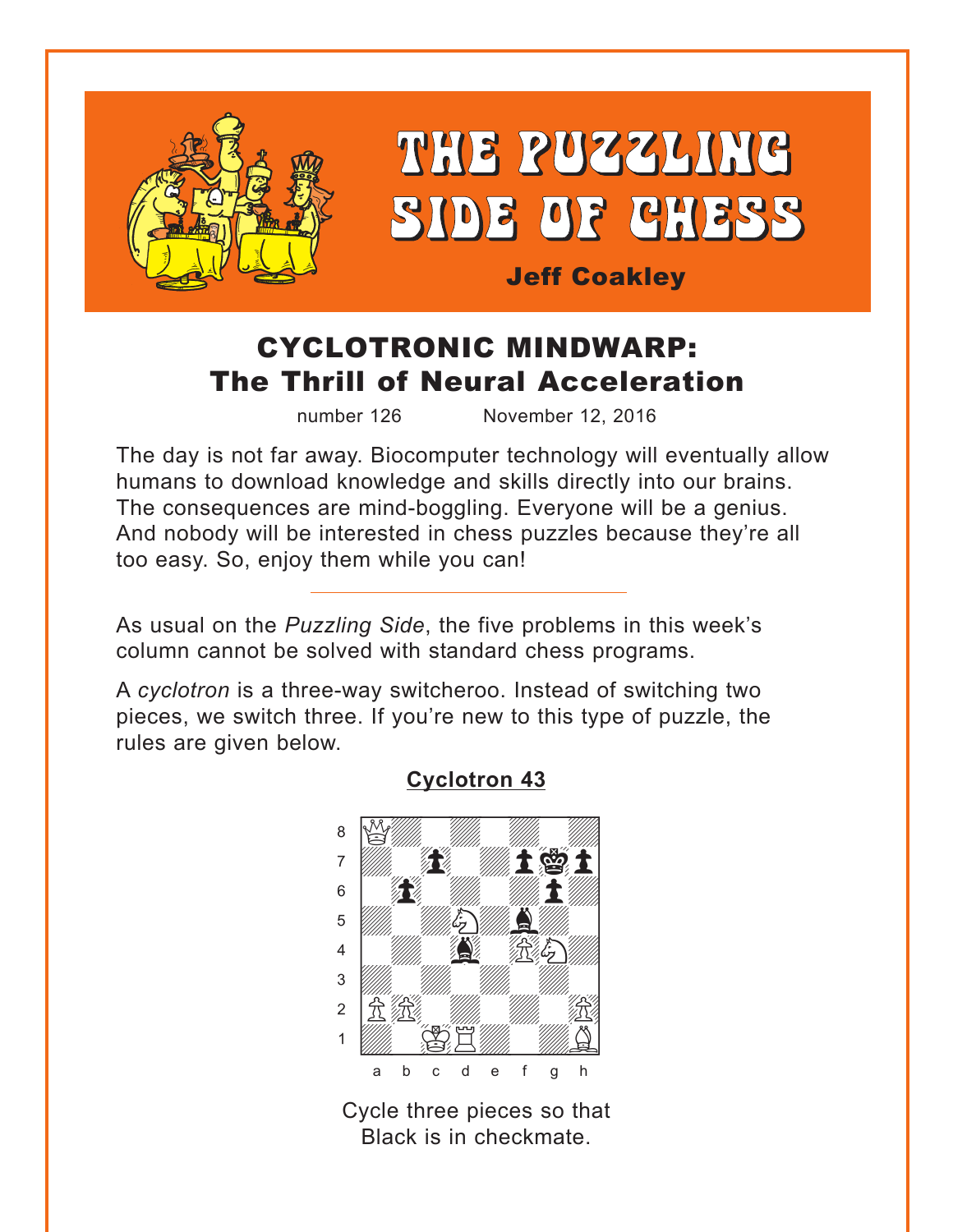#### *CYCLOTRONS*

<span id="page-1-0"></span>*Switch the position of three pieces so that Black is in checkmate. No actual chess moves are made. The pieces simply swap squares. The pieces trade places in a "cycle". Piece A goes to square B, piece B goes to square C, and piece C goes to square A.* 

*Any three pieces can trade places. Colours do not matter. The cycled pieces can be all white, all black, or a mix of both. Cycling the black king is a common trick.* 

*The position after the cycle must be legal. This rule implies several things.* 

- *a) A pawn cannot be on the 1st or 8th rank.*
- *b) Both kings cannot be in check.*
- *c) There must be a way to reach the position with a legal white move. Impossible checks, especially double checks, are a frequent "violation".*
- *d) In some cases, retrograde analysis is required to decide if the position after a cycle is legal.*



**[Cyclotron 44](#page-5-0)**



Cycle three pieces so that Black is in checkmate.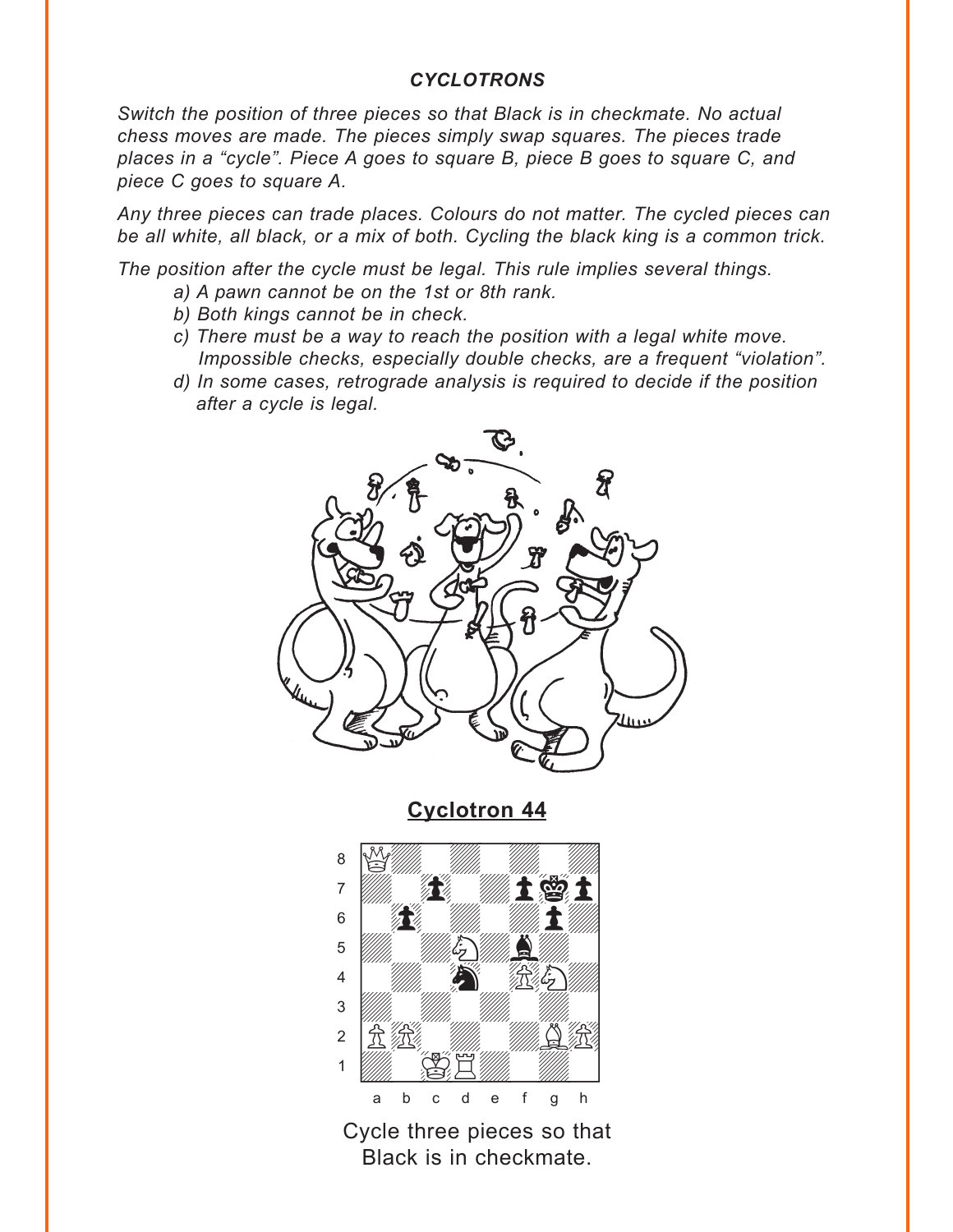<span id="page-2-0"></span>

Cycle three pieces so that Black is in checkmate.



**[Cyclotron 46](#page-6-0)**



Cycle three pieces so that Black is in checkmate.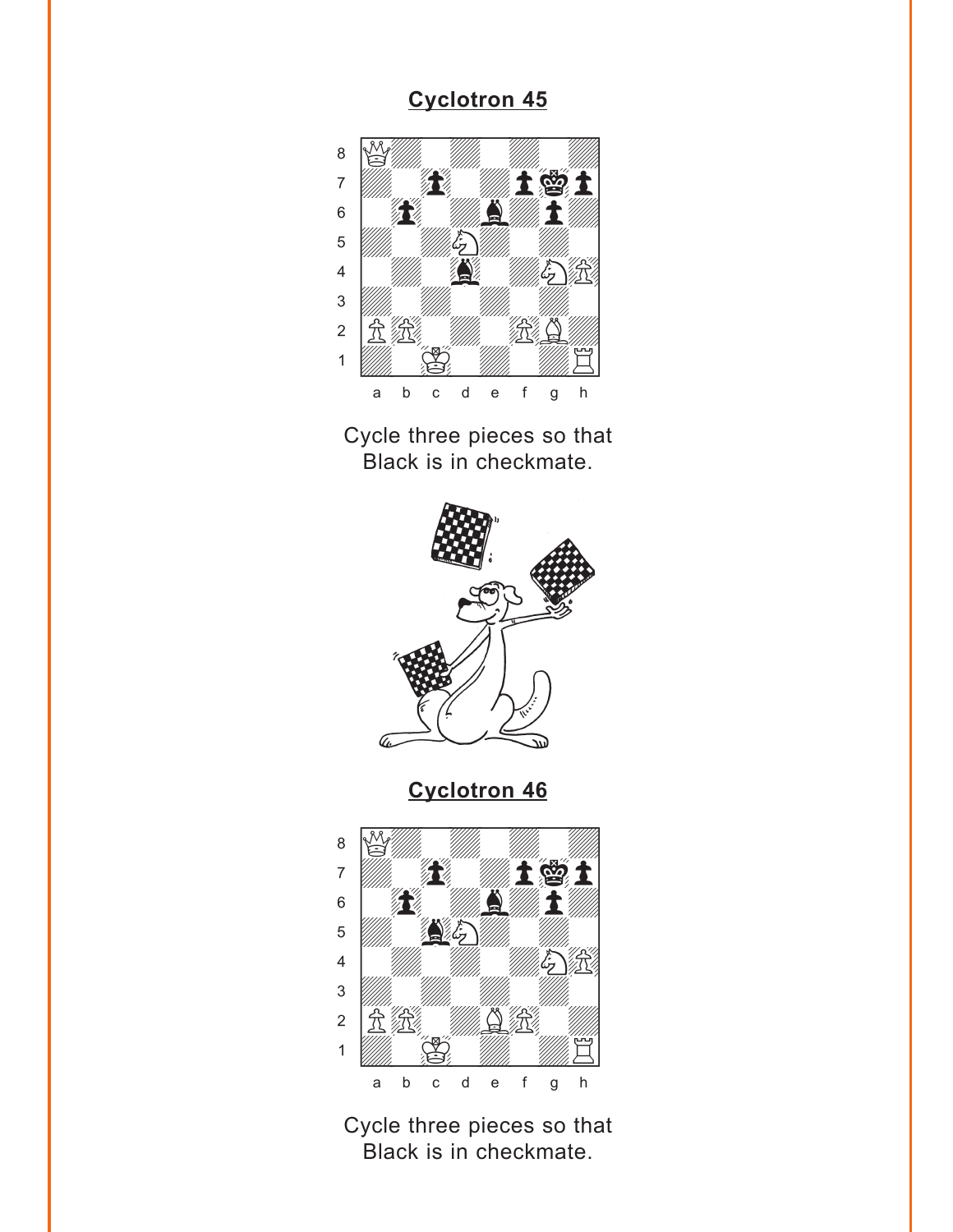<span id="page-3-0"></span>

Cycle three pieces so that Black is in checkmate.

Happy birthday to Mikhail Chigorin. The great Russian chess master was born 166 years ago on November 12. Known for sharp tactics and original ideas, he valued knights more highly than bishops. This unusual belief is reflected in the strategy of the *Chigorin Defence* 1.d4 d5 2.c4 Nc6, in which Black typically exchanges bishop for knight.



*Mikhail Chigorin (1850-1908)*

Chigorin played for the world championship twice against Wilhelm Steinitz, nearly winning in 1892. He led 10-9 in the best of twenty match, but then lost the final game as well as the ensuing playoff.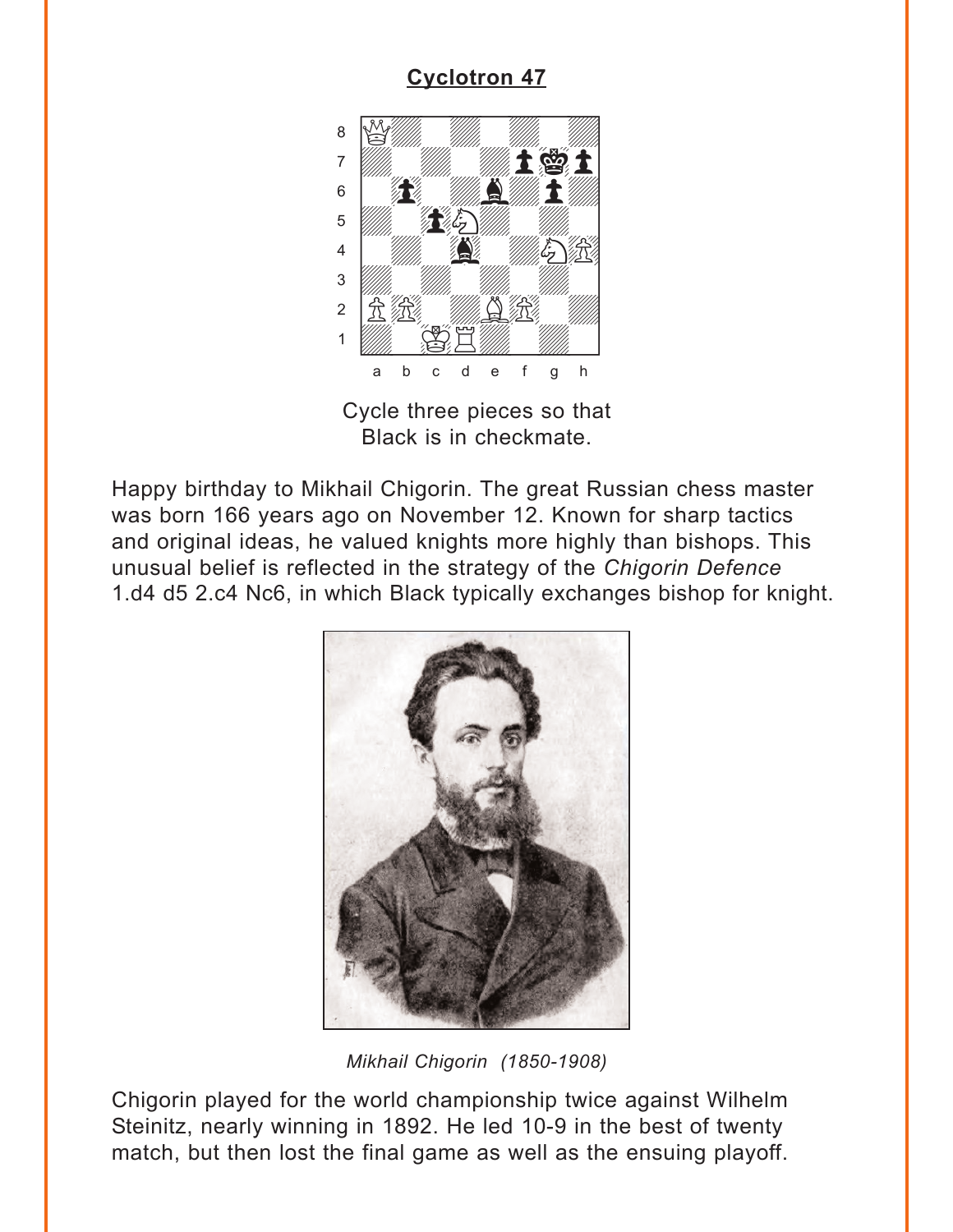## <span id="page-4-0"></span>**SOLUTIONS**

All cyclotrons by J. Coakley. *Puzzling Side of Chess* (2016).

**PDF hyperlinks.** You can advance to the solution of any puzzle by clicking on the underlined title above the diagram. To return to the puzzle, click on the title above the solution diagram.

*Archives***.** Other columns with similar problems can be found in the Puzzling Side archives (55, 89, 92, 95, 119). For more information on ordinary switcheroos, see column 4.



## **[Cyclotron 43](#page-0-0)**

Rd1 $\rightarrow$ g4 Ng4 $\rightarrow$ f5 Bf5 $\rightarrow$ d1

The cycle  $Nd5\rightarrow g7$  Kg7 $\rightarrow$ h1 Bh1 $\rightarrow$ d5? is an impossible double check.

The order in which the pieces are cycled is not important. The resulting position will still be the same. See diagram below.

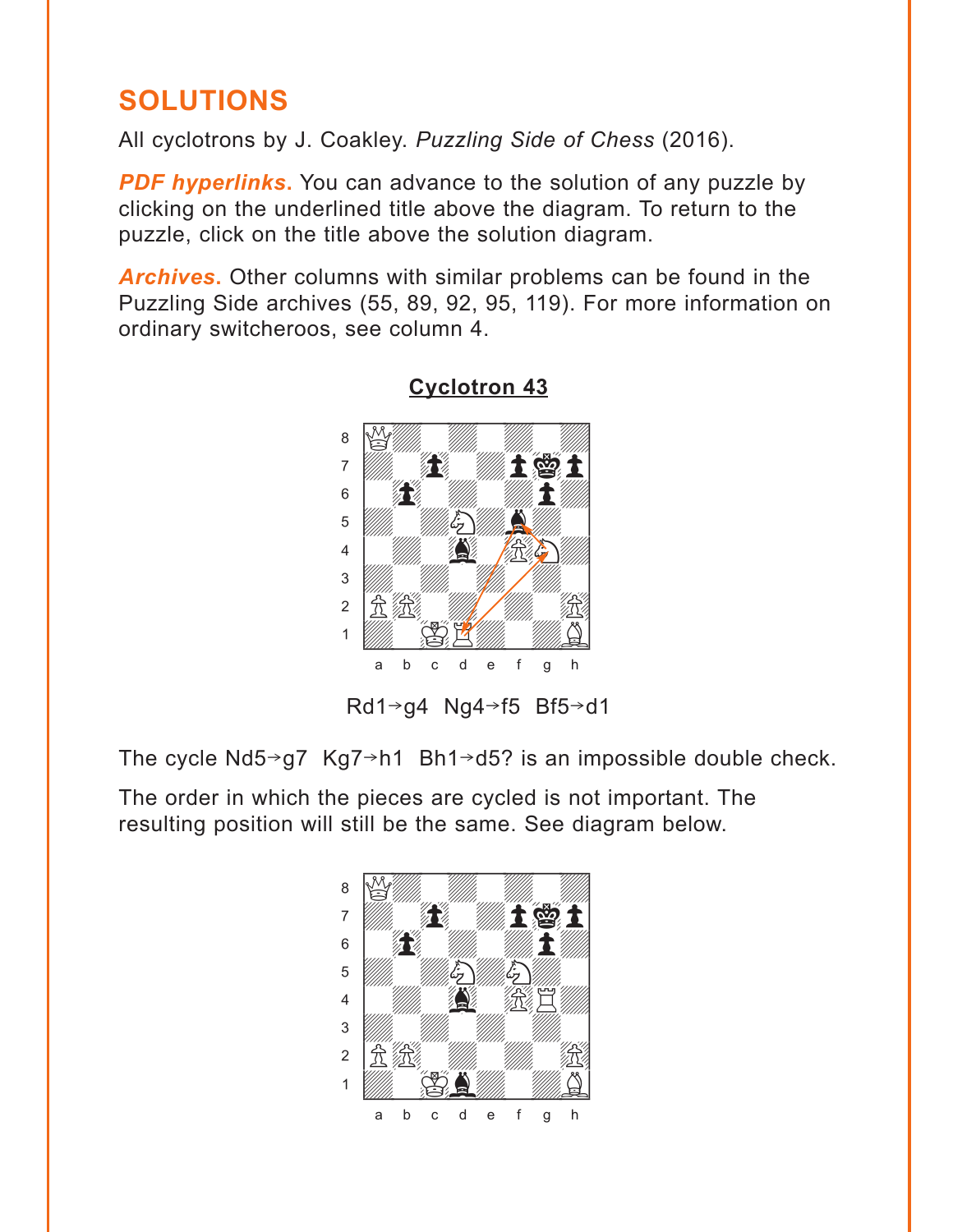<span id="page-5-0"></span>

Ng4+g7 Kg7+f5 Bf5+g4

The black king emerges to embrace his fate.



Bg2 $\rightarrow$ d4 Bd4 $\rightarrow$ f7 f7 $\rightarrow$ g2

Shifting the pawn on f7 eliminates the block ...f6.